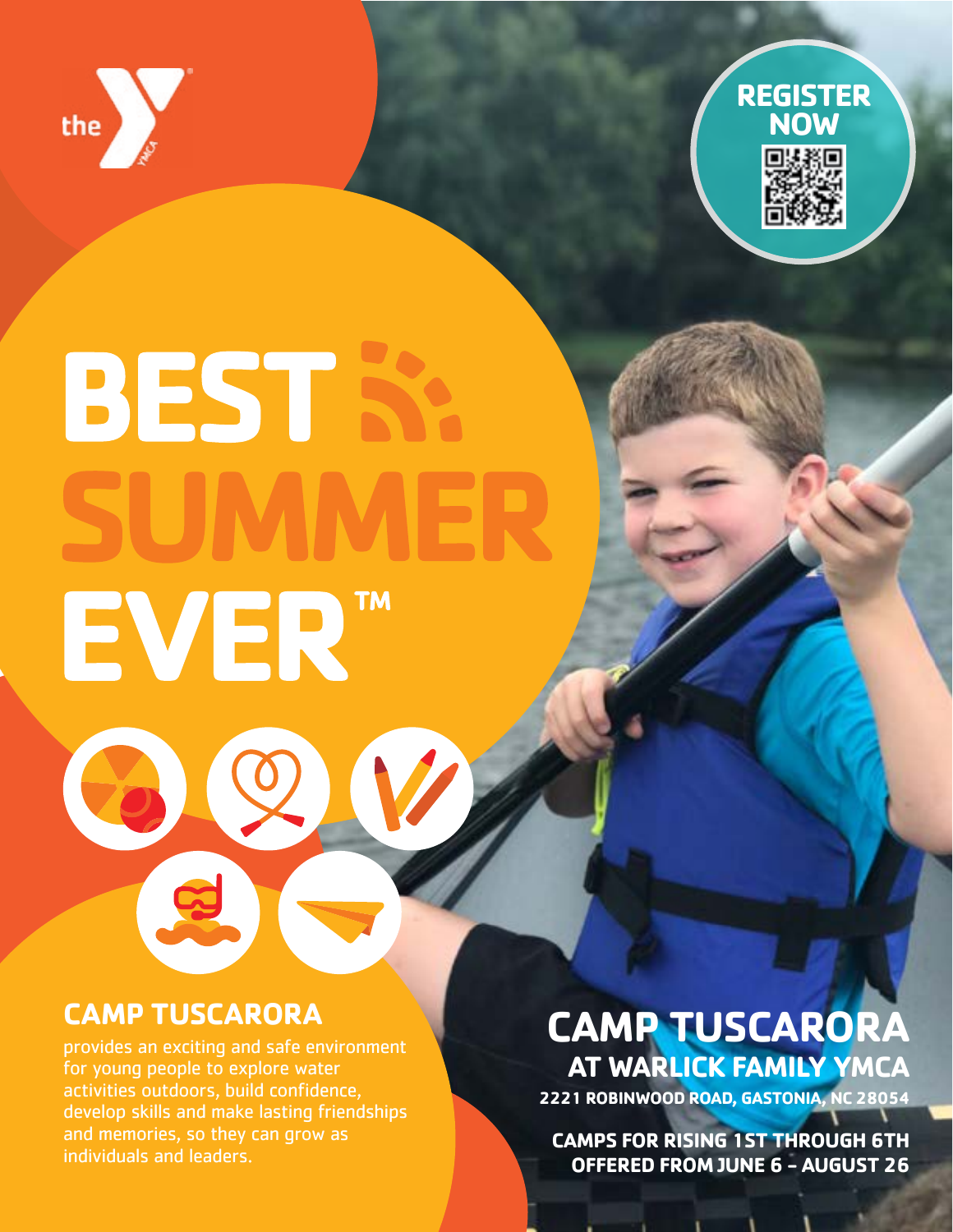

## **HOW TO REGISTER FOR CAMP**

Register online at GastonYMCA.org! Each week of camp requires a non-refundable \$10 deposit per child at the time of registration. Spaces are held on a first come-first served basis (spaces are limited.) Registration closes the Wednesday PRIOR TO each week of camp.

#### **QUESTIONS?**

**Warlick Family YMCA Front Desk**

704.830.9622

![](_page_1_Picture_6.jpeg)

# **OUR STAFF**

Our team is as diverse as our children and is comprised of men and women who are here to help provide a fun and safe environment for your family. Our staff team is made up of college students, working professionals, and exceptional teens. Our staff undergo extensive training, are background checked and participate in regular risk management drills.

## **BILLING & PAYMENT**

Camp payments are drafted according to the option you select at the time of registration:

- on the 1st of the month
- on the 15th of the month
- weekly on the Friday prior to the start of the camp.

#### **BILLING QUESTIONS?**

Jean Lee at jlee@gastonymca.org

## **ADD ON CAMP**

# **ADD SWIM LESSONS TO THEIR DAY CAMP EXPERIENCE!**

Add day camp swim lessons to your camper's week to ensure they get the most out of their camp experience. Camp Lessons are held twice a week (on Tuesdays and Thursdays), and each lesson is 45 minutes in length.

#### **REQUIREMENTS**

Must be enrolled in a Warlick–based camp location for the corresponding week.

**PRICING** Member \$30/week | Non-Member \$51/week

**WEEKS OFFERED** Every week from 6/13/2022 through 8/15/2022 **OFFERED FOR GRADES:** Rising 1st - 6th

**CAMP LOCATION:** Warlick Family YMCA

**WHAT TO PACK:**  Please send your child with a swimsuit, towel, and bag to store wet clothing.

![](_page_1_Picture_26.jpeg)

# **WARLICK FAMILY YMCA | GASTONYMCA.ORG | 704.830.9622**